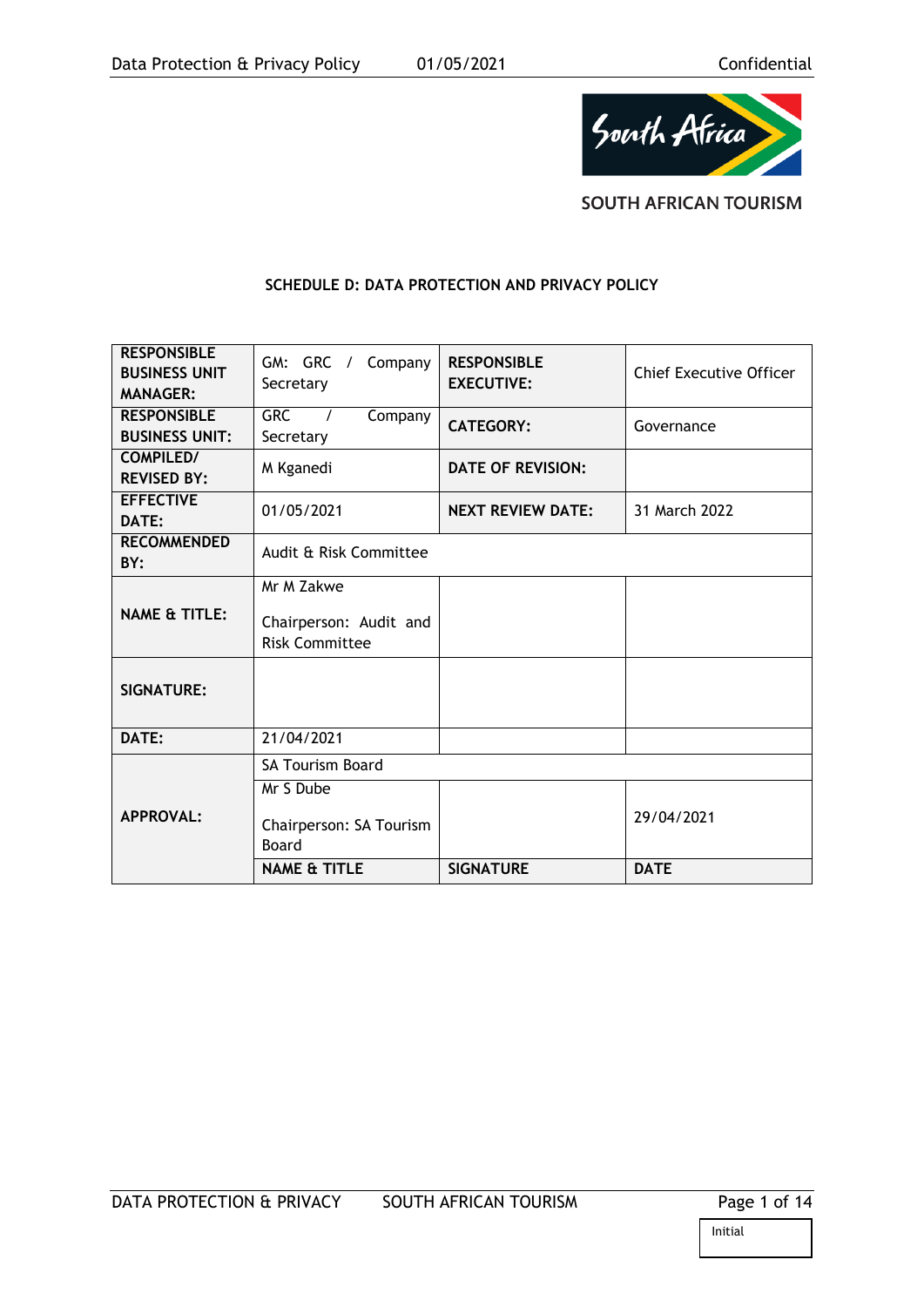# **INDEX**

| 1. |      |                                                                                   |  |  |
|----|------|-----------------------------------------------------------------------------------|--|--|
| 2. |      |                                                                                   |  |  |
| 3. |      |                                                                                   |  |  |
|    | 3.1. |                                                                                   |  |  |
|    | 3.2. |                                                                                   |  |  |
| 4. |      |                                                                                   |  |  |
|    | 4.1. |                                                                                   |  |  |
| 5. |      |                                                                                   |  |  |
|    | 5.1  |                                                                                   |  |  |
|    | 5.2  |                                                                                   |  |  |
|    | 5.3  |                                                                                   |  |  |
|    | 5.4  |                                                                                   |  |  |
|    | 5.5  |                                                                                   |  |  |
|    | 5.6  | Processing of Special Personal Information and Personal Information of Children 9 |  |  |
|    | 5.7  |                                                                                   |  |  |
|    | 5.8  |                                                                                   |  |  |
|    | 5.9  |                                                                                   |  |  |
|    | 5.10 |                                                                                   |  |  |
|    | 5.11 |                                                                                   |  |  |
|    | 5.12 |                                                                                   |  |  |
|    | 5.13 |                                                                                   |  |  |
|    | 5.14 |                                                                                   |  |  |
|    | 5.15 |                                                                                   |  |  |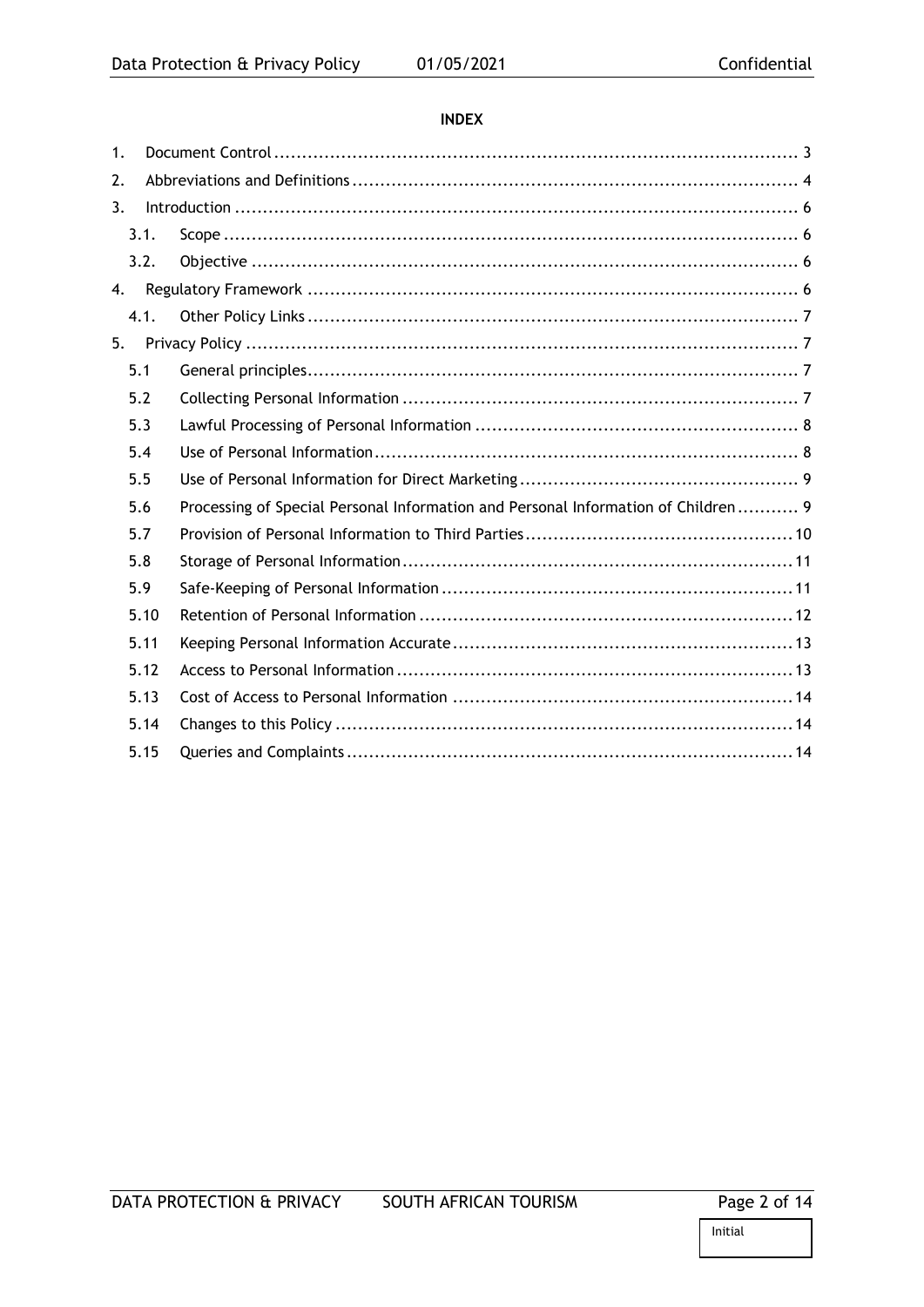# <span id="page-2-0"></span>**1. Document Control**

This table provides a summary of revisions to the document

| <b>VERSION</b> | <b>DATE</b> | <b>CUSTODIAN</b> | <b>SUMMARY OF CHANGES</b> |
|----------------|-------------|------------------|---------------------------|
|                |             |                  |                           |
|                |             |                  |                           |
|                |             |                  |                           |
|                |             |                  |                           |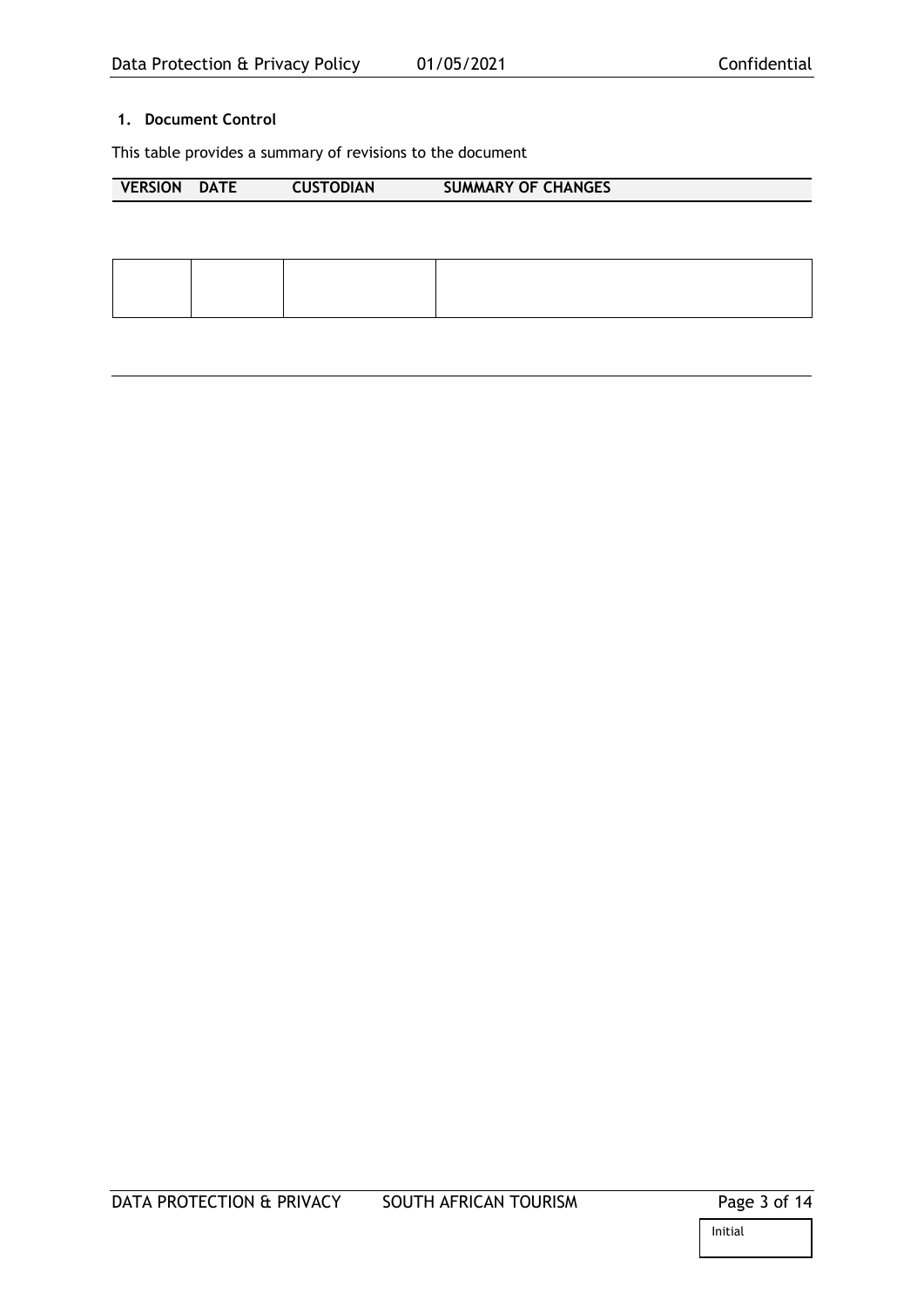# <span id="page-3-0"></span>**2. Abbreviations and Definitions**

| <b>TERM</b>    | <b>DEFINITION</b>                                                                   |
|----------------|-------------------------------------------------------------------------------------|
| Child          | Means -                                                                             |
|                |                                                                                     |
|                | under POPIA, any natural living person under the age of<br>a)                       |
|                | 18 (eighteen) years; or                                                             |
|                | under GDPR, any natural person under the age of<br>b)                               |
|                | 16 (sixteen) years;                                                                 |
| Country Office | means an office of SAT in any territory or country other than                       |
|                | South Africa;                                                                       |
| Data Subject   | means the SAT clients or suppliers who may be natural or                            |
|                | juristic persons or any other person(s) in respect of whom                          |
|                | <b>SAT Processes Personal Information</b>                                           |
| Employee       | means any employee of SAT, including permanent, full time,                          |
|                | fixed term and part time employees;                                                 |
| <b>GDPR</b>    | means Regulation (EU) 2016/679 of the European Parliament                           |
|                | and of the Council of 27 April 2016 on the protection of                            |
|                | natural persons with regard to the processing of personal                           |
|                | data and on the free movement of such data, and repealing                           |
|                | Directive 95/46/EC (General Data Protection Regulation);                            |
| Operator       | means a person who Processes Personal information for a                             |
|                | Responsible Party in terms of a contract or mandate, without                        |
|                | coming under the direct authority of the Responsible Party;                         |
| PAIA           | means the Promotion of Access to Information Act No. 2 of                           |
|                | 2000 as amended from time to time;                                                  |
| Personal       | Means information relating to any Data Subject, including                           |
| Information    | but not limited to (i) views or opinions of another individual                      |
|                | about the Data Subject; and (ii) information relating to such                       |
|                | Data Subject's -                                                                    |
|                |                                                                                     |
|                | race, sex, gender, sexual orientation, pregnancy,<br>a)                             |
|                | marital status, nationality, ethnic or social origin,                               |
|                | colour, age, physical or mental health, well-being,                                 |
|                | disability, religion, conscience, belief, cultural                                  |
|                | affiliation, language and birth;                                                    |
|                | education,<br>medical,<br>financial,<br>criminal<br>b)<br>or<br>employment history; |
|                | names, identity number and/or any other personal<br>C)                              |
|                | identifier, including any number(s), which may                                      |
|                | uniquely identify a Data Subject, account or client                                 |
|                | number, password, pin code, customer or Data                                        |
|                | Subject code or number, numeric, alpha, or alpha-                                   |
|                | numeric design or configuration of any nature,                                      |
|                | symbol, email address, domain name or IP address,                                   |
|                | physical address, cellular phone number, telephone                                  |
|                | number or other particular assignment;                                              |
|                | blood type, fingerprint or any other biometric<br>d)                                |
|                | information;                                                                        |
|                | personal opinions, views or preferences;<br>e)                                      |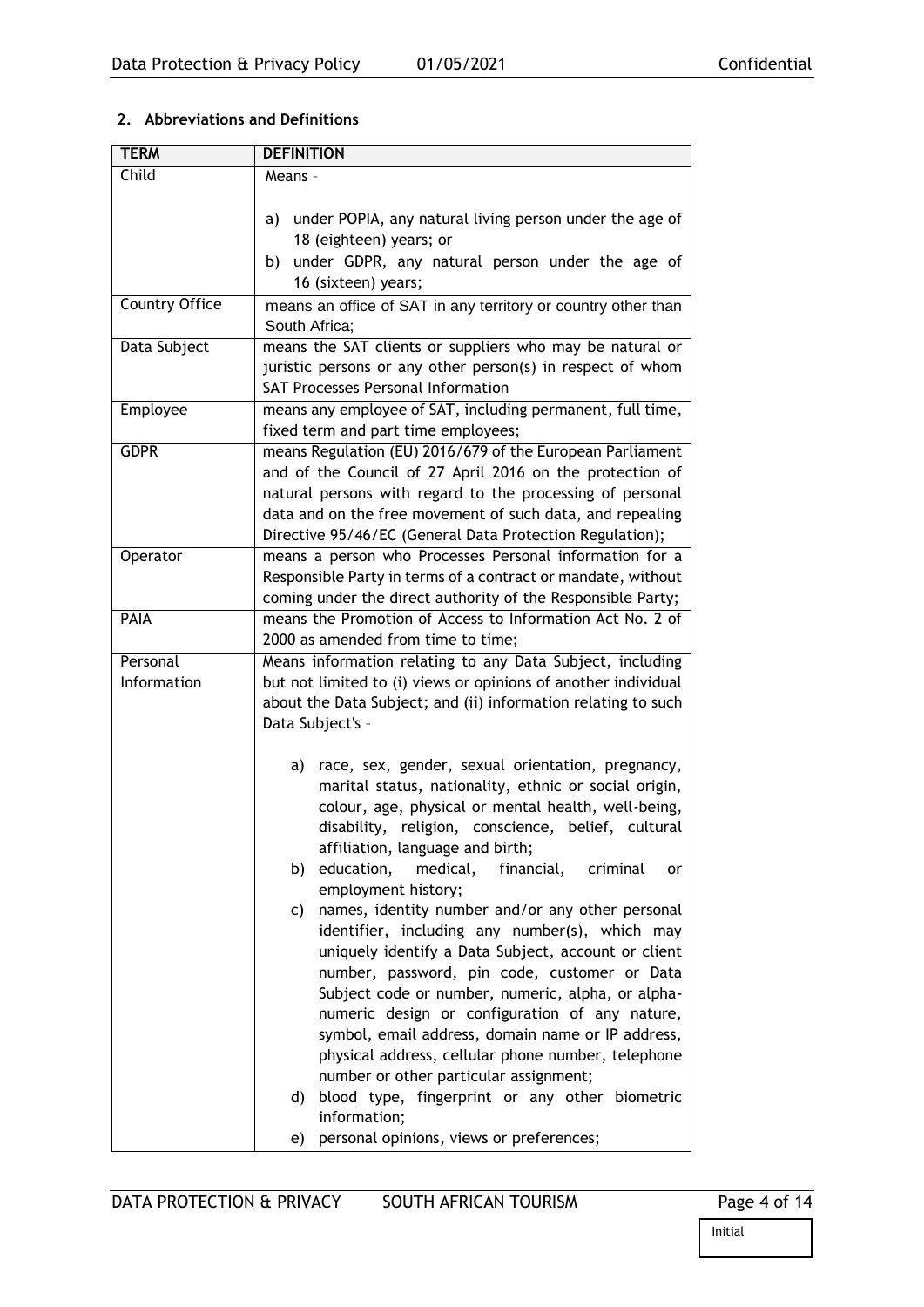|                     | $f$ )<br>correspondence that is implicitly or expressly of a  |  |
|---------------------|---------------------------------------------------------------|--|
|                     | personal, private or confidential nature (or further          |  |
|                     | correspondence that would reveal the contents of              |  |
|                     | the original correspondence); and                             |  |
|                     | corporate structure, composition and business<br>g)           |  |
|                     | operations (in circumstances where the Data Subject           |  |
|                     | is a juristic person) irrespective of whether such            |  |
|                     | information is in the public domain or not;                   |  |
| Policy              | Means this Data Protection and Privacy Policy                 |  |
| <b>POPIA</b>        | Means the Protection of Personal Information Act, 2013 and    |  |
|                     | its Regulations, as amended from time to time;                |  |
| Processing<br>T     | means any operation or activity or any set of operations,     |  |
| Process             | whether or not by automatic means, concerning personal        |  |
|                     | information, including -                                      |  |
|                     |                                                               |  |
|                     | the collection, receipt, recording, organisation,<br>a)       |  |
|                     | updating or<br>collation,<br>storage,<br>modification,        |  |
|                     | retrieval, alteration, consultation or use;                   |  |
|                     | dissemination by means of transmission, distribution<br>b)    |  |
|                     | or making available in any other form; or                     |  |
|                     | merging, linking, as well as restriction, degradation,<br>C)  |  |
|                     | erasure or destruction of information;                        |  |
| Regulator           | means either (i) the Information Regulator established in     |  |
|                     | terms of POPIA, or (ii) the relevant supervisory authority    |  |
|                     | under the GDPR or other data protection legislation;          |  |
| Responsible Party   | means a public or private body or any other person which,     |  |
|                     | alone or in conjunction with others, determines the purpose   |  |
|                     | of and means for processing of Personal Information;          |  |
| SAT                 | means the South African Tourism Board;                        |  |
| Special<br>Personal | means personal information relating to: (i) the religious or  |  |
| Information         | philosophical beliefs, race or ethnic origin, trade union     |  |
|                     | membership, political persuasion, health or sex life or       |  |
|                     | biometric information of a data subject; or (ii) the criminal |  |
|                     | behaviour of a data subject to the extent that such           |  |
|                     | intimation relates to: (a) the alleged commission by a data   |  |
|                     | subject of any offence; or (b) any proceedings in respect of  |  |
|                     | any offence allegedly committed by a data subject or the      |  |
|                     | disposal of such proceedings; and                             |  |
| Third-Party         | means any independent contractor, agent, consultant, sub-     |  |
|                     | contractor or other representative of SAT.                    |  |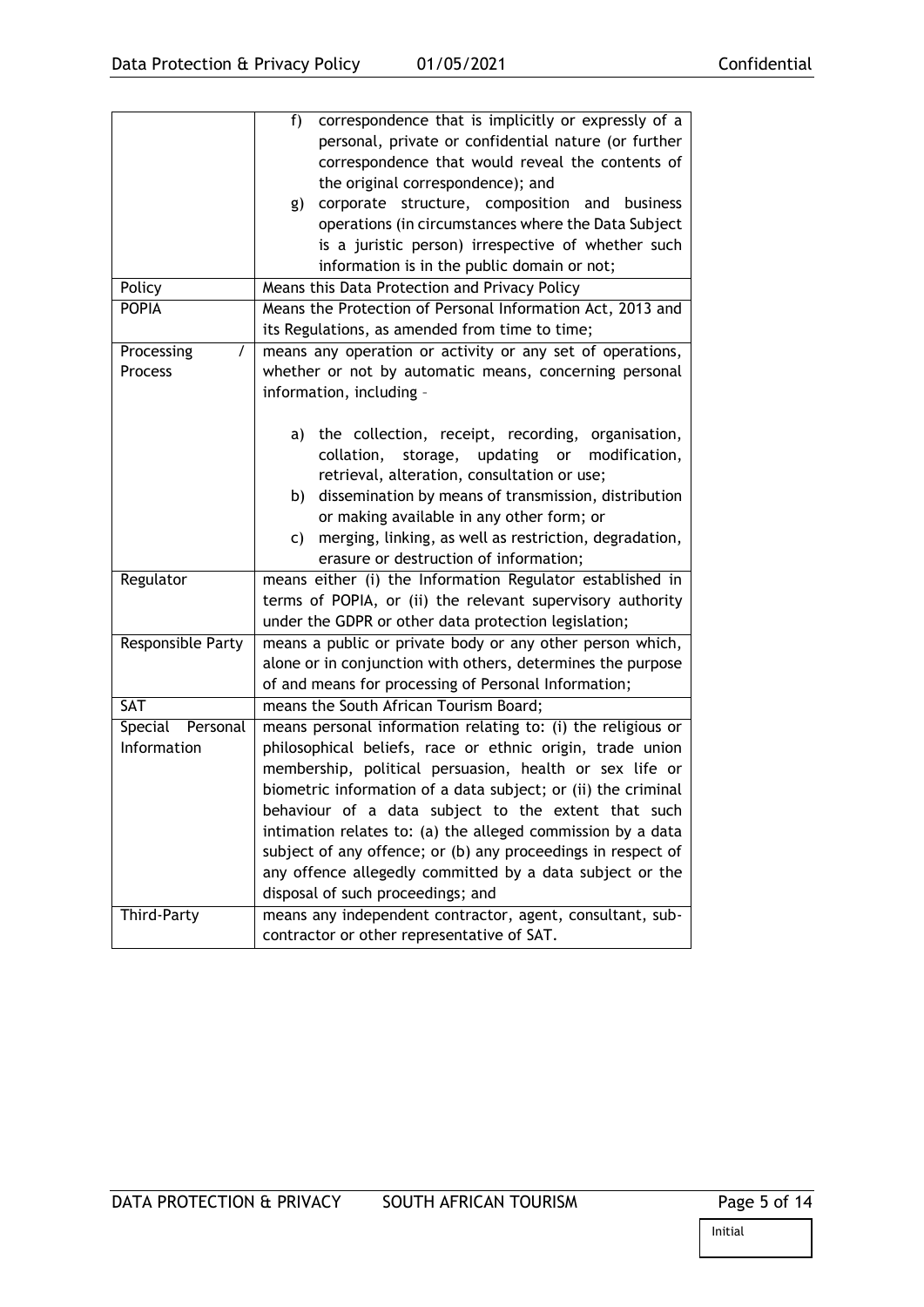# <span id="page-5-0"></span>**3. Introduction**

### <span id="page-5-1"></span>**3.1. Scope**

- 3.1.1 This Policy applies to Personal Information collected by SAT in connection with the services offered by it. This includes information collected offline through SAT's consumer call centres, direct marketing campaigns, sweepstakes and competitions, and online through SAT's websites, branded pages on Third-Party platforms and applications accessed or used through such websites or Third-Party platforms which are operated by or on behalf of SAT.
- 3.1.2 The Policy is hereby incorporated into and forms part of SAT's terms and conditions of use.
- 3.1.3 This Policy does not apply to the information practices of Third Party companies (including, without limitation, their websites, platforms and/or applications) which SAT does not own or control; or individuals that SAT does not manage or employ. These Third-Party sites may have their own privacy policies and terms and conditions and Data Subjects are encouraged to read them before using those Third-Party sites.
- 3.1.4 In the case of SAT's Country Offices, the provisions of this Policy must be read together with the applicable domestic laws of the jurisdiction in which the Country Office is situated. In the event that the provisions of this Policy are less stringent compared to or in conflict with the domestic laws of the Country Office, such domestic laws take precedence over the provisions of this Policy to the extent of such inconsistency

# <span id="page-5-2"></span>**3.2. Objective**

3.2.1 The purpose of this Policy is to inform Data Subjects about how SAT Processes their Personal Information by, amongst other things, collecting or collating, receiving, recording, storing, updating, distributing, erasing or destroying, disclosing and/or generally using the Data Subject's Personal Information.

#### <span id="page-5-3"></span>**4. Regulatory Framework**

List legislations that informs this policy

| <b>TYPE</b> | <b>TITLE</b>                                       | <b>APPLICABLE</b><br><b>SECTION</b> |
|-------------|----------------------------------------------------|-------------------------------------|
| Act         | Constitution of the Republic of South Africa, 1996 | Section 195                         |
| Act         | Tourism Act, 2014                                  | Various                             |
| Act         | Protection of Personal Information Act, 2013       | Various                             |
| Act         | Public Finance Management Act, 1999                | Various                             |
| Regulation  | <b>General Data Protection Regulation</b>          | Various                             |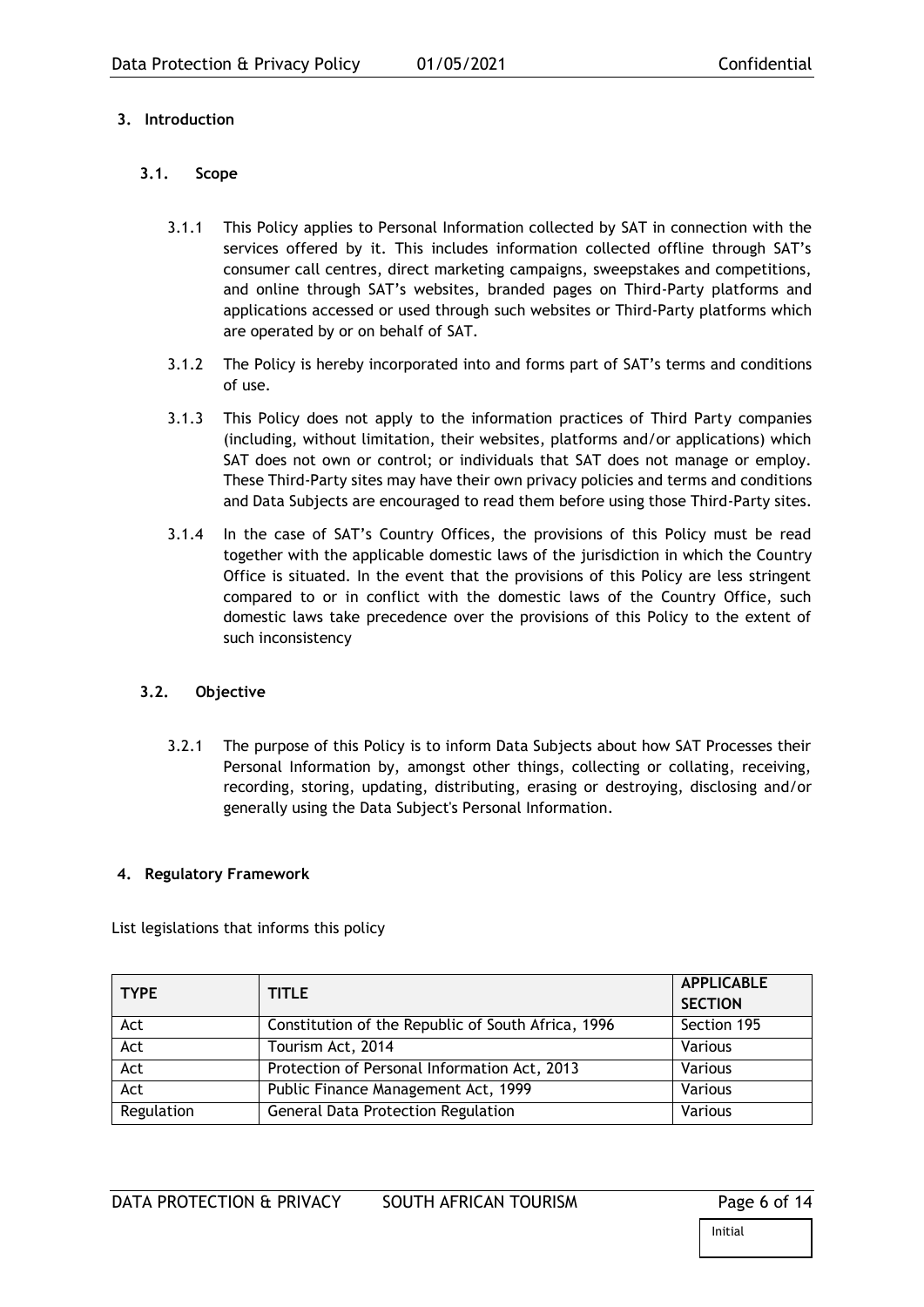## <span id="page-6-0"></span>**4.1. Other Policy Links**

- 4.1.1 Privacy Policy;
- 4.1.2 Schedule A: Principles Relating to Record Retention and Disposal;
- 4.1.3 Schedule B: Principles Relating to Direct Marketing;
- 4.1.4 Schedule C: Principles Relating to Data Breach Response; and
- 4.1.5 Schedule D: Data Protection and Privacy Policy.

### <span id="page-6-1"></span>**5. Privacy Policy**

#### <span id="page-6-2"></span>**5.1 General principles**

- 5.1.1 SAT acknowledges the need to ensure that Personal Information is handled with care and is committed to ensuring that it complies with the requirements of POPIA and, where relevant, the GDPR for the Processing of Personal Information.
- 5.1.2 SAT, in its capacity as Responsible Party and/or Operator, shall strive to observe, and comply with, its obligations under the POPIA as well as internationally accepted information protection principles, practices and guidelines when it Processes Personal Information from or in respect of a Data Subject.

# <span id="page-6-3"></span>**5.2 Collecting Personal Information**

- 5.2.1 SAT will always collect Personal Information in a fair, lawful and reasonable manner to ensure that it protects the Data Subject's privacy and will Process the Personal Information based on legitimate grounds in a manner that does not adversely affect the Data Subject in question.
- 5.2.2 SAT often collects Personal Information directly from the Data Subject and/or from Third-Parties. Where SAT obtains Personal Information from Third-Parties, it will ensure that it obtains the consent of the Data Subject to do so or will only Process the Personal Information without the Data Subject's consent where it is permitted to do so in terms of the applicable laws.
- 5.2.3 Examples of such Third Parties include other SAT entities; SAT's clients when SAT handles Personal Information on their behalf; regulatory bodies; credit reference agencies; other companies providing services to SAT and where SAT makes use of publicly available sources of information.
- 5.2.4 Should SAT need to collect Personal Information by law, such as in-relation to antimoney laundering or under the terms of a contract that SAT may have with a Data Subject and the Data Subject fails to provide such information when requested, SAT may be unable to perform the contract. In such a case, SAT may have to decline to provide or receive the relevant services, in which event it will notify the Data Subject.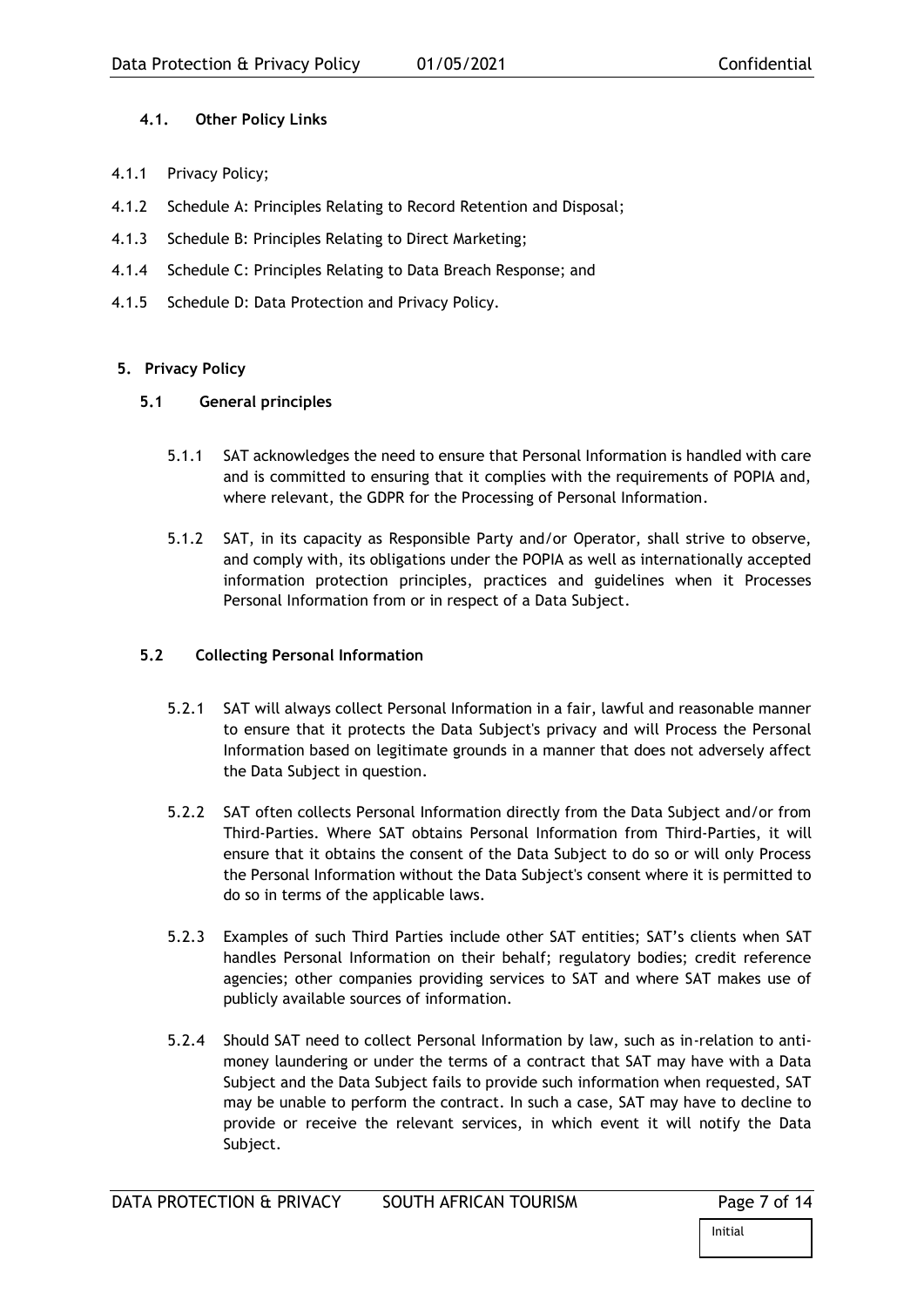# <span id="page-7-0"></span>**5.3 Lawful Processing of Personal Information**

- 5.3.1 Where SAT is the Responsible Party, it will only Process a Data Subject's Personal Information where –
	- 5.3.1.1 consent of the Data Subject (or a competent person where the Data Subject is a Child) is obtained; or
	- 5.3.1.2 Processing is necessary to carry out the actions for conclusion of a contract to which a Data Subject is party; or
	- 5.3.1.3 Processing complies with an obligation imposed by law on SAT; or
	- 5.3.1.4 Processing protects a legitimate interest of the Data Subject; or
	- 5.3.1.5 Processing is necessary for the performance of a task carried out in the public interest or in the exercise of official authority vested in SAT; or
	- 5.3.1.6 Processing is necessary for pursuing the legitimate interests of SAT or of a third party to whom the information is supplied.
- 5.3.2 SAT will make Data Subjects aware of the fact that it is Processing their Personal Information and inform them of the specific purpose for which it will be Processing such Personal Information, including making the Data Subject aware of any Third-Party recipients of the Personal Information (which may also include cross-border transfers of Personal Information).
- 5.3.3 Where SAT relies on a Data Subject's consent as the legal basis for Processing Personal Information, the Data Subject may withdraw his/her/its consent or may object to SAT's Processing of the Personal Information at any time. This will not affect the lawfulness of any Processing done prior to the withdrawal of consent or any Processing justified by a legal ground.
- 5.3.4 If the consent is withdrawn or if there is otherwise a justified objection against the use or the Processing of such Personal Information, South African Tourism will ensure that the Personal Information is no longer Processed

### <span id="page-7-1"></span>**5.4 Use of Personal Information**

- 5.4.1 SAT will only Process a Data Subject's Personal Information for a specific, lawful and clear purpose and will ensure that it makes that Data Subject aware of such purpose(s) as far as possible.
- 5.4.2 SAT will not use the Personal Information of a Data Subject for any purpose other than the disclosed purpose without the consent of the Data Subject, unless it is permitted or required to do so by law.
- 5.4.3 SAT will use Personal Information for the following purposes –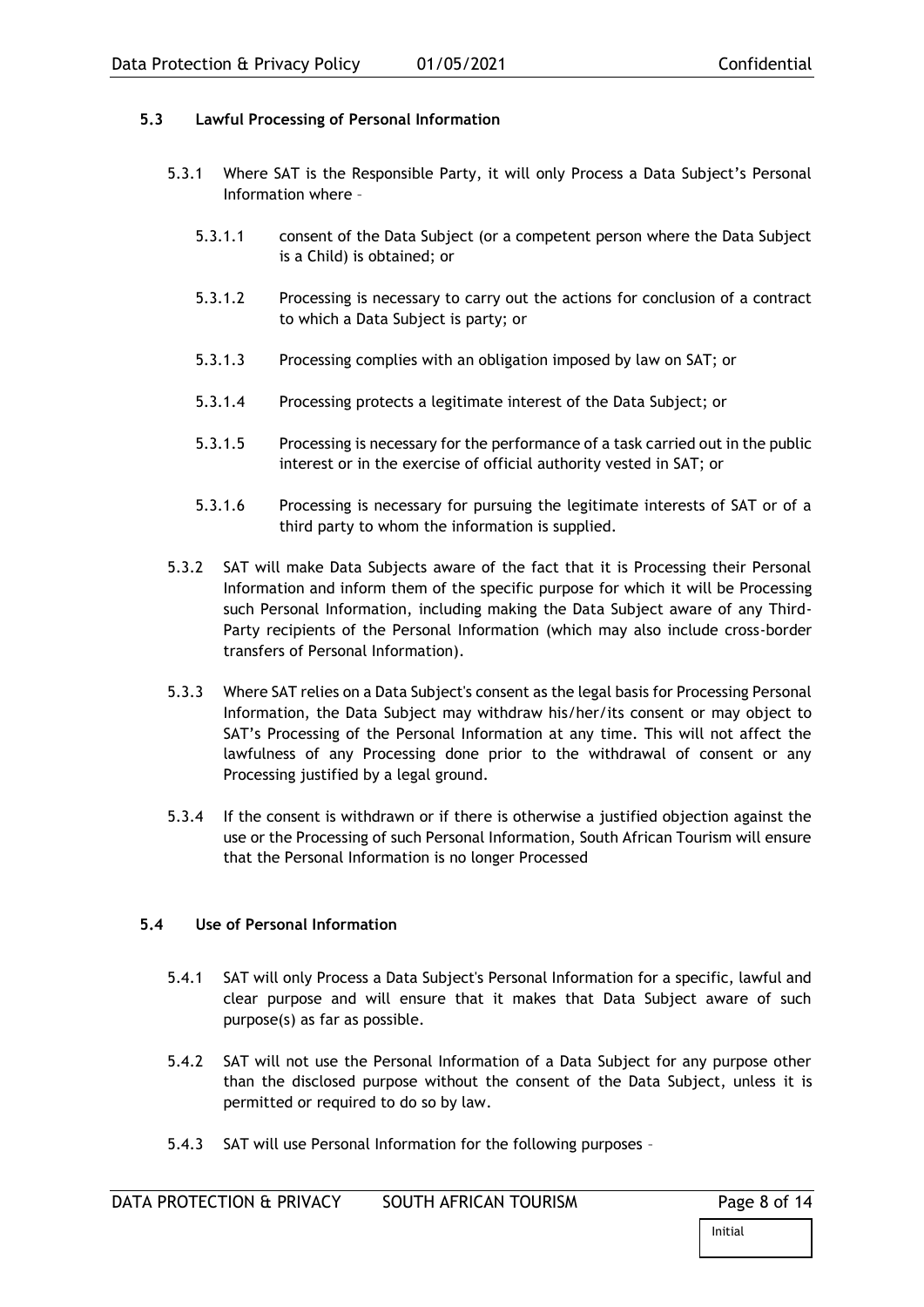- 5.4.3.1 providing any services to the Data Subject from time to time;
- 5.4.3.2 receiving services or products provided by the Data Subject to SAT from time to time;
- 5.4.3.3 responding to any correspondence that the Data Subject may send to SAT, including via email or by telephone;
- 5.4.3.4 to contact the Data Subject from time to time, where specific consent has been given;
- 5.4.3.5 for such other purposes to which the Data Subject may consent from time to time; and
- 5.4.3.6 for such other purposes authorised in terms of applicable law.

#### <span id="page-8-0"></span>**5.5 Use of Personal Information for Direct Marketing**

- 5.5.1 SAT may only use Personal Information to contact the Data Subject for purposes of direct marketing from time to time where it is permissible to do so.
- 5.5.2 SAT may use Personal Information to contact any Data Subject and/or market SAT's services directly to the Data Subject(s) if the Data Subject is one of its existing clients, the Data Subject has requested to receive marketing material from SAT or SAT has the Data Subject's consent to market its services directly to the Data Subject.
- 5.5.3 If the Data Subject is an existing client, SAT will only use their Personal Information if it had obtained the Personal Information through the provision of a service to the Data Subject and only in relation to similar services to the ones SAT previously provided to the Data Subject.
- 5.5.4 SAT will ensure that a reasonable opportunity is given to the Data Subject to object to the use of their Personal Information for marketing purposes when collecting the Personal Information and on the occasion of each communication to the Data Subject for purposes of direct marketing.
- 5.5.5 SAT will not use a Data Subject's Personal Information to send marketing materials if they have requested not to receive them. If a Data Subject requests that SAT stop Processing their Personal Information for marketing purposes, SAT shall do so. Requests to opt-out of marketing should be made via forms and links provided for that purpose in the marketing materials sent to the Data Subject.

#### <span id="page-8-1"></span>**5.6 Processing of Special Personal Information and Personal Information of Children**

- 5.6.1 Special Personal Information is sensitive Personal Information of a Data Subject.
- 5.6.2 Special Personal Information may not be Processed unless allowed by law.
- 5.6.3 Where POPIA applies, Special Personal Information may be processed in the following circumstances: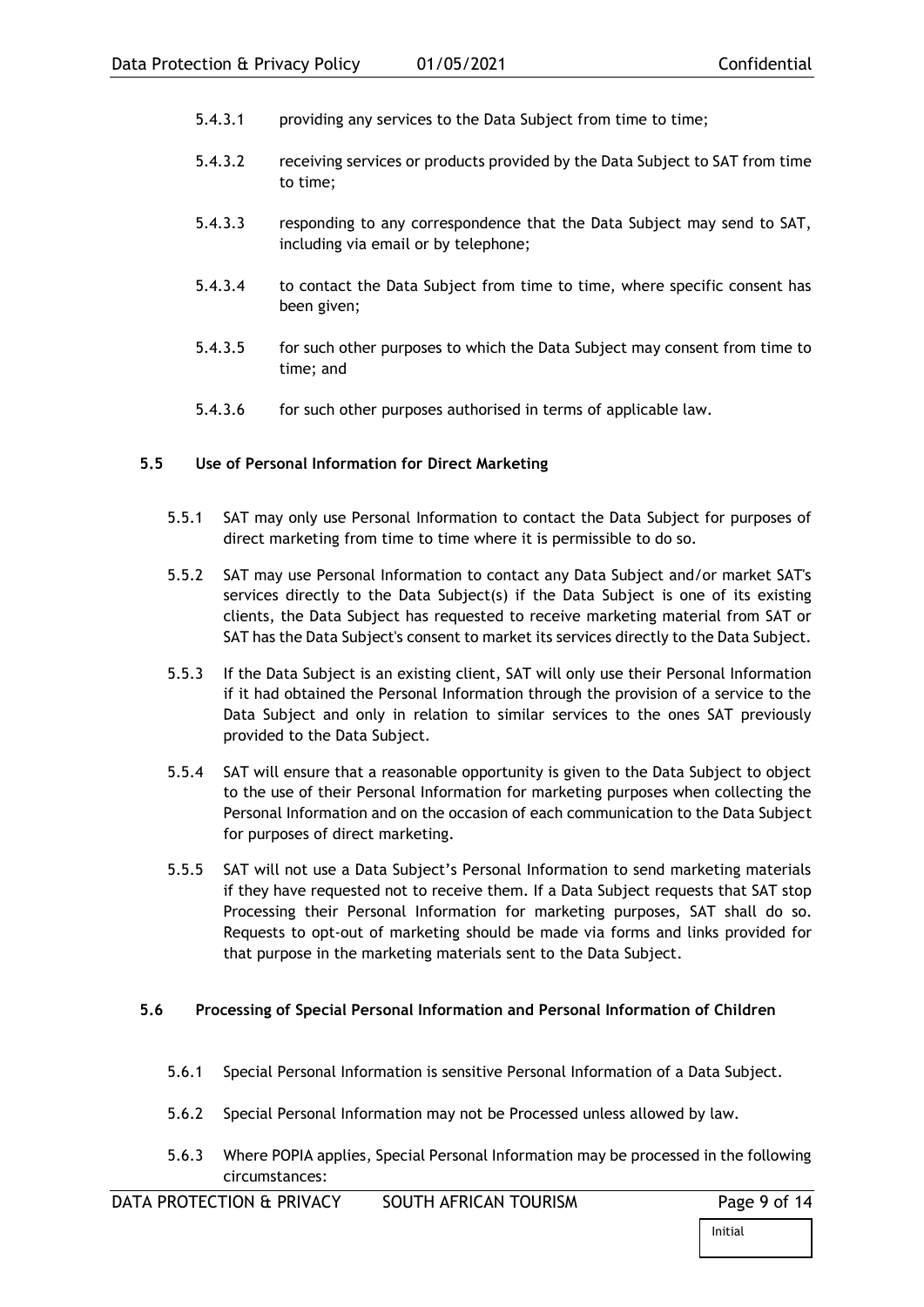- 5.6.3.1 Processing is carried out in accordance with the Data Subject's express consent; or
- 5.6.3.2 Processing is necessary for the establishment, exercise or defence of a right or obligation in law; or
- 5.6.3.3 Processing is necessary to comply with an obligation of international public law; or
- 5.6.3.4 Processing is for historical, statistical or research purposes, subject to stipulated safeguards; or
- 5.6.3.5 information has deliberately been made public by the Data Subject; or
- 5.6.3.6 specific authorisation has been obtained in terms of POPIA.
- 5.6.4 Where GDPR applies, Processing Special Personal Information is allowed in the following circumstances:
	- 5.6.4.1 Processing is necessary for the purposes of carrying out the obligations and exercising specific rights of SAT or of the Data Subject in the field of employment and social security and social protection law;
	- 5.6.4.2 Processing is necessary to protect the vital interests of the data subject or of another natural person where the Data Subject is physically or legally incapable of giving consent;
	- 5.6.4.3 Processing is necessary for reasons of substantial public interest;
	- 5.6.4.4 Processing is necessary for the purposes of preventative or occupational medicine; or
	- 5.6.4.5 Processing is necessary for reasons of public interest in the area of public health.
- 5.6.5 SAT may not Process any Personal Information concerning a Child and will only do so where it has obtained the consent of the parent or guardian of that Child or where it is permitted to do so in accordance with applicable laws.

#### <span id="page-9-0"></span>**5.7 Provision of Personal Information to Third Parties**

- 5.7.1 SAT may disclose Personal Information to Third-Party service providers and will enter into written agreements with such Third-Party service providers to ensure that they Process any Personal Information in accordance with the provisions of this Policy, POPIA and, where relevant, the GDPR.
- 5.7.2 Third-Parties may render various services to SAT, including data storage and other services to assist SAT with the any of the purposes of processing stipulated in this Policy.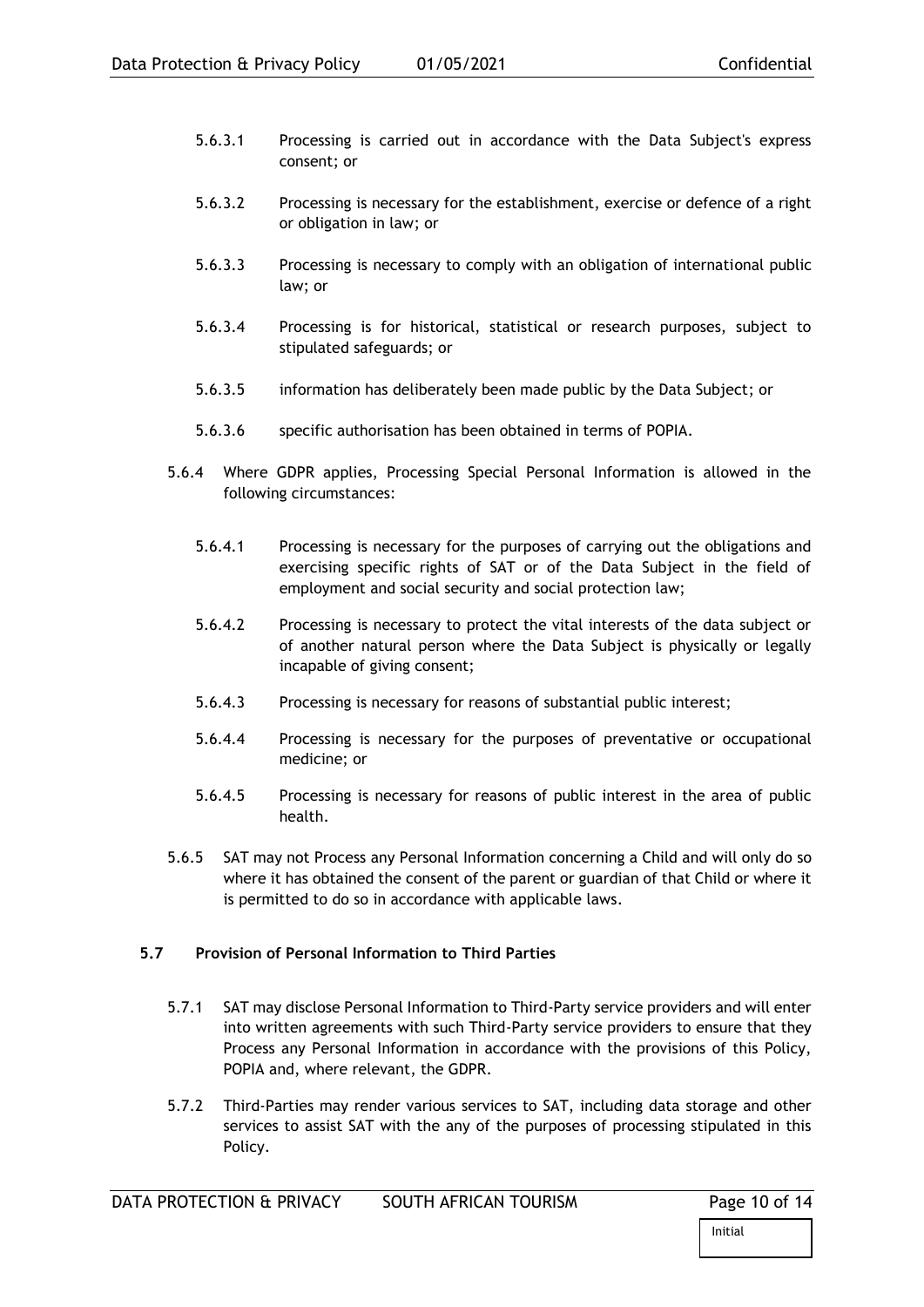- 5.7.3 SAT will disclose Personal Information with the consent of the Data Subject or if it is permitted to do so without such consent in accordance with the applicable laws.
- 5.7.4 SAT may also send Personal Information to a foreign jurisdiction outside of the Republic of South Africa in order to achieve the purpose(s) for which the Personal Information was collected and Processed, including for Processing and storage by Third-Party service providers.
- 5.7.5 When Personal Information is transferred to a jurisdiction outside of the Republic of South Africa, SAT will obtain the necessary consent to transfer the Personal Information to such foreign jurisdiction or may transfer the Personal Information without the necessary consent where it is permitted to do so in accordance with the laws applicable to the trans-border flows of Personal Information under POPIA and, where relevant, the GDPR.
- 5.7.6 The Processing of Personal Information in a foreign jurisdiction may be subject to the laws of the country in which the Personal Information is held, and may be subject to disclosure to the governments, courts of law, enforcement or regulatory agencies of such other country, pursuant to the laws of such country.

#### <span id="page-10-0"></span>**5.8 Storage of Personal Information**

- 5.8.1 SAT will keep the Personal Information that it Processes on behalf of Data Subjects at its offices in Johannesburg, France, Germany, the United Kingdom, Netherlands, Australia, India, China, Japan, Brazil, the United States, Nigeria and Ghana.
- 5.8.2 SAT's Third-Party service providers, including data storage and processing providers, may from time to time also have access to a Data Subject's Personal Information in connection with purposes for which the Personal Information was initially collected to be Processed.
- 5.8.3 SAT will ensure that such Third-Party service providers will process the Personal Information in accordance with the provisions of this Policy, all other relevant internal policies and procedures, POPIA and, where relevant, the GDPR.
- 5.8.4 SAT may store Personal Information using its own secure on-site servers or other internally hosted technology. Personal Information may also be stored by Third-Parties, via cloud services or other technology, to whom SAT has contracted with, to support its business operations.
- 5.8.5 These Third Parties do not use or have access to Personal Information other than for cloud storage and retrieval, and SAT requires such parties to employ at least the same level of security that SAT uses to protect the Personal Information under its direct control.
- <span id="page-10-1"></span>5.8.6 Personal Information may be stored and processed in the Republic of South Africa or another country where SAT, its affiliates and their service providers maintain servers and facilities. SAT will take steps, including by way of contracts, to ensure that it continues to be protected regardless of its location, in a manner consistent with the standards of protection required under the applicable law.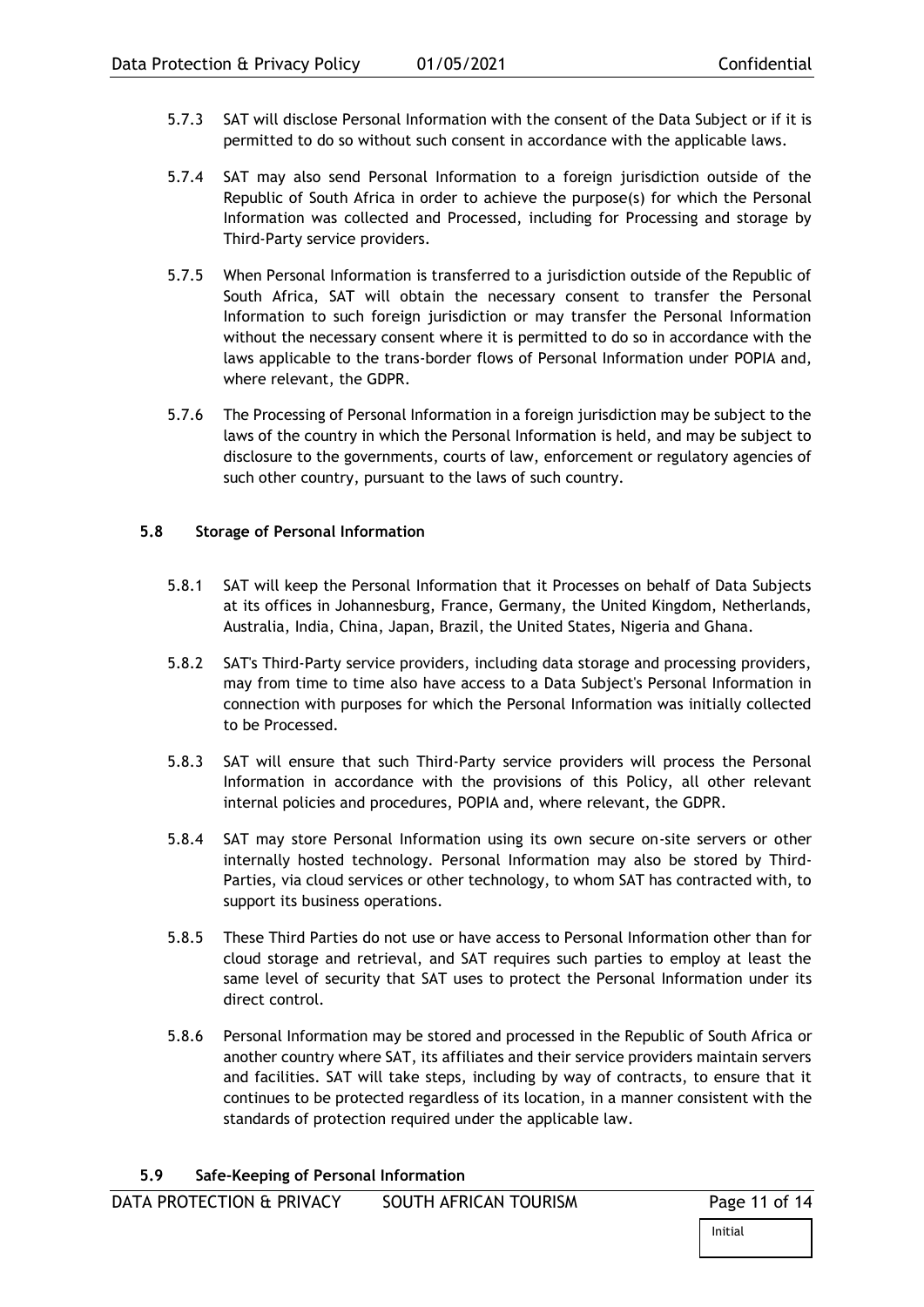- 5.9.1 SAT has implemented physical, organisational, contractual and technological security measures to keep all Personal Information secure, including measures protecting any Personal Information from loss or theft, and unauthorised access, disclosure, copying, use or modification.
- 5.9.2 SAT will notify the Regulator and the affected Data Subject (unless the law requires that we delay notification to the Data Subject) in writing in the event of a security breach (or a reasonable belief of a security breach) in respect of that Data Subject's Personal Information.
- 5.9.3 SAT will provide such notification as soon as reasonably possible and, where feasible, not later than 72 hours after having become aware of any security breach of such Data Subject's Personal Information.
- 5.9.4 Furthermore, taking into account the state of the art, the costs of implementation and the nature, scope, context and purposes of processing as well as the risk of varying likelihood and severity for the rights and freedoms of natural persons, SAT implements appropriate technical and organisational measures to ensure a level of security appropriate to the risk of processing, including –
	- 5.9.4.1 the pseudonymisation and encryption of Personal Information;
	- 5.9.4.2 the ability to ensure the ongoing confidentiality, integrity, availability and resilience of Processing systems and services;
	- 5.9.4.3 the ability to restore the availability and access to Personal Information in a timely manner in the event of a physical or technical incident; and
	- 5.9.4.4 a process for regularly testing, assessing and evaluating the effectiveness of technical and organizational measures for ensuring the security of Processing.

# <span id="page-11-0"></span>**5.10 Retention of Personal Information**

- 5.10.1 SAT may keep records of the Personal Information it has collected, corresponded using, or commented on in an electronic or hardcopy file format.
- 5.10.2 SAT will retain Personal Information for as long as necessary to fulfil the purposes for which that Personal Information was collected and/or as permitted or required by applicable law.
- 5.10.3 SAT may retain Personal Information for longer periods for statistical, historical or research purposes, and should this occur, SAT will ensure that appropriate safeguards have been put in place to ensure that all recorded Personal Information will continue to be Processed in accordance with this Policy and the applicable laws.
- 5.10.4 Once the purpose for which the Personal Information was initially collected and Processed no longer applies or becomes obsolete, SAT will ensure that the Personal Information is deleted, destroyed or de-identified sufficiently so that a person cannot re-identify such Personal Information.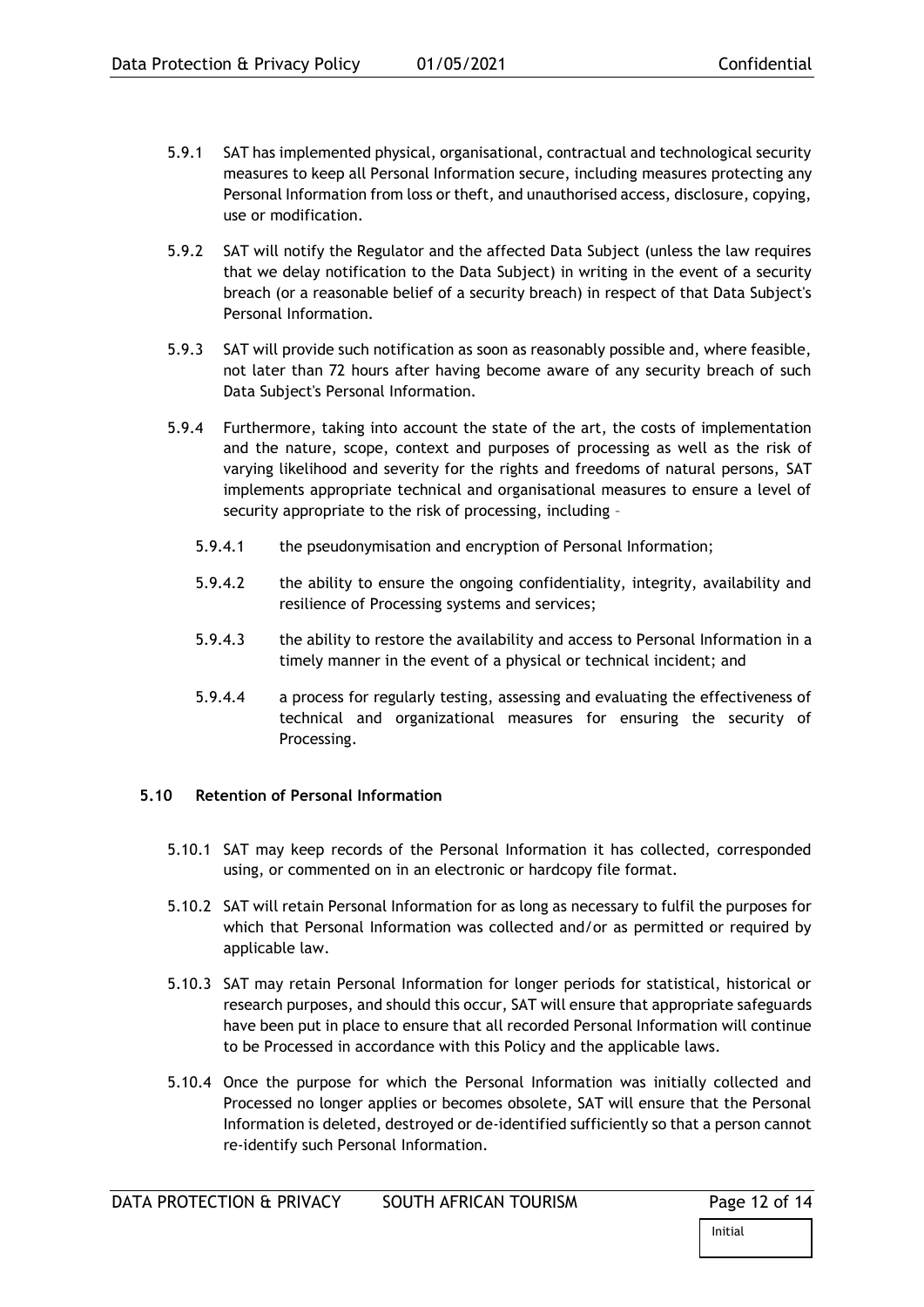5.10.5 In instances where a Data Subject's Personal Information is anonymised for research or statistical purposes, SAT may use such anonymised information indefinitely without further notice to the Data Subject.

# <span id="page-12-0"></span>**5.11 Keeping Personal Information Accurate**

- 5.11.1 SAT will take reasonable steps to ensure that all Personal Information is kept as accurate, complete and up-to-date as reasonably possible.
- 5.11.2 SAT may not always expressly request the Data Subject to verify and update their Personal Information, unless this process is specifically necessary.
- 5.11.3 SAT, however, expects that the Data Subject will notify it from time to time in writing of any updates required in respect of their Personal Information.

### <span id="page-12-1"></span>**5.12 Access to Personal Information**

- 5.12.1 SAT may request the Data Subject to provide sufficient identification to permit access to, or provide information regarding the existence, use or disclosure of the Data Subject's Personal Information.
- 5.12.2 Any such identifying information shall only be used for the purpose of facilitating access to or information regarding the Personal Information.
- 5.12.3 The Data Subject can request in writing, to review any Personal Information about the Data Subject that is held by SAT, including Personal Information that it has collected, utilised or disclosed, as well as the following information: (i) the purposes of Processing; (ii) the categories of Personal Information concerned; (iii) where possible, the envisaged period for which the Personal Information will be stored or, if not possible, the criteria used to determine that period; (iv) the existence of the right to request from SAT rectification or erasure of Personal Information or restriction of Processing of Personal Information concerning the Data Subject or to object to such processing; (v) the right to lodge a complaint with the Regulator; (vi) where the Personal Information is not collected from the Data Subject, any available information as to their source; and (vii) the existence of automated Processing, including profiling and, at least in those cases, meaningful information about the logic involved as well as the significance and the envisaged consequences of such processing for the Data Subject.
- 5.12.4 SAT will provide the Data Subject with any such Personal Information to the extent required by law and any of SAT's policies and procedures which apply in terms of PAIA.
- 5.12.5 The Data Subject can challenge the accuracy or completeness of their Personal Information in SAT's records at any time in accordance with the process set out in SAT's PAIA Manual for accessing information.
- 5.12.6 If a Data Subject successfully demonstrates that their Personal Information in SAT's records is inaccurate or incomplete, SAT will ensure that such Personal Information is amended or deleted as required (including by any Third-Parties).